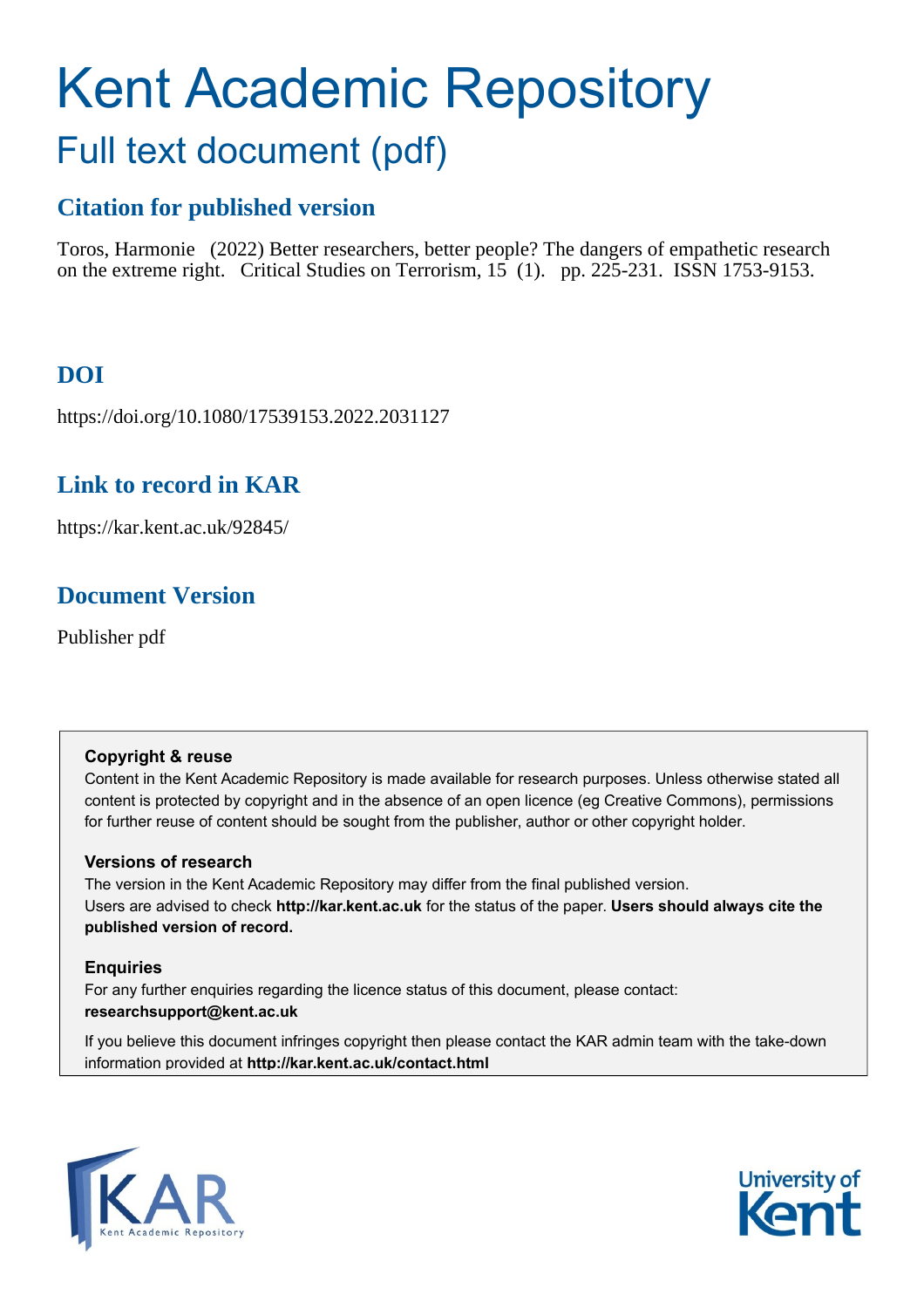



**Critical Studies on Terrorism**

**ISSN: (Print) (Online) Journal homepage:<https://www.tandfonline.com/loi/rter20>**

# **Better researchers, better people? The dangers of empathetic research on the extreme right**

**Harmonie Toros**

**To cite this article:** Harmonie Toros (2022) Better researchers, better people? The dangers of empathetic research on the extreme right, Critical Studies on Terrorism, 15:1, 225-231, DOI: [10.1080/17539153.2022.2031127](https://www.tandfonline.com/action/showCitFormats?doi=10.1080/17539153.2022.2031127)

**To link to this article:** <https://doi.org/10.1080/17539153.2022.2031127>

© 2022 The Author(s). Published by Informa UK Limited, trading as Taylor & Francis Group.



ര

Published online: 14 Feb 2022.

[Submit your article to this journal](https://www.tandfonline.com/action/authorSubmission?journalCode=rter20&show=instructions)  $\mathbb{Z}$ 

**III** Article views: 650



 $\overrightarrow{Q}$  [View related articles](https://www.tandfonline.com/doi/mlt/10.1080/17539153.2022.2031127)  $\overrightarrow{C}$ 

[View Crossmark data](http://crossmark.crossref.org/dialog/?doi=10.1080/17539153.2022.2031127&domain=pdf&date_stamp=2022-02-14)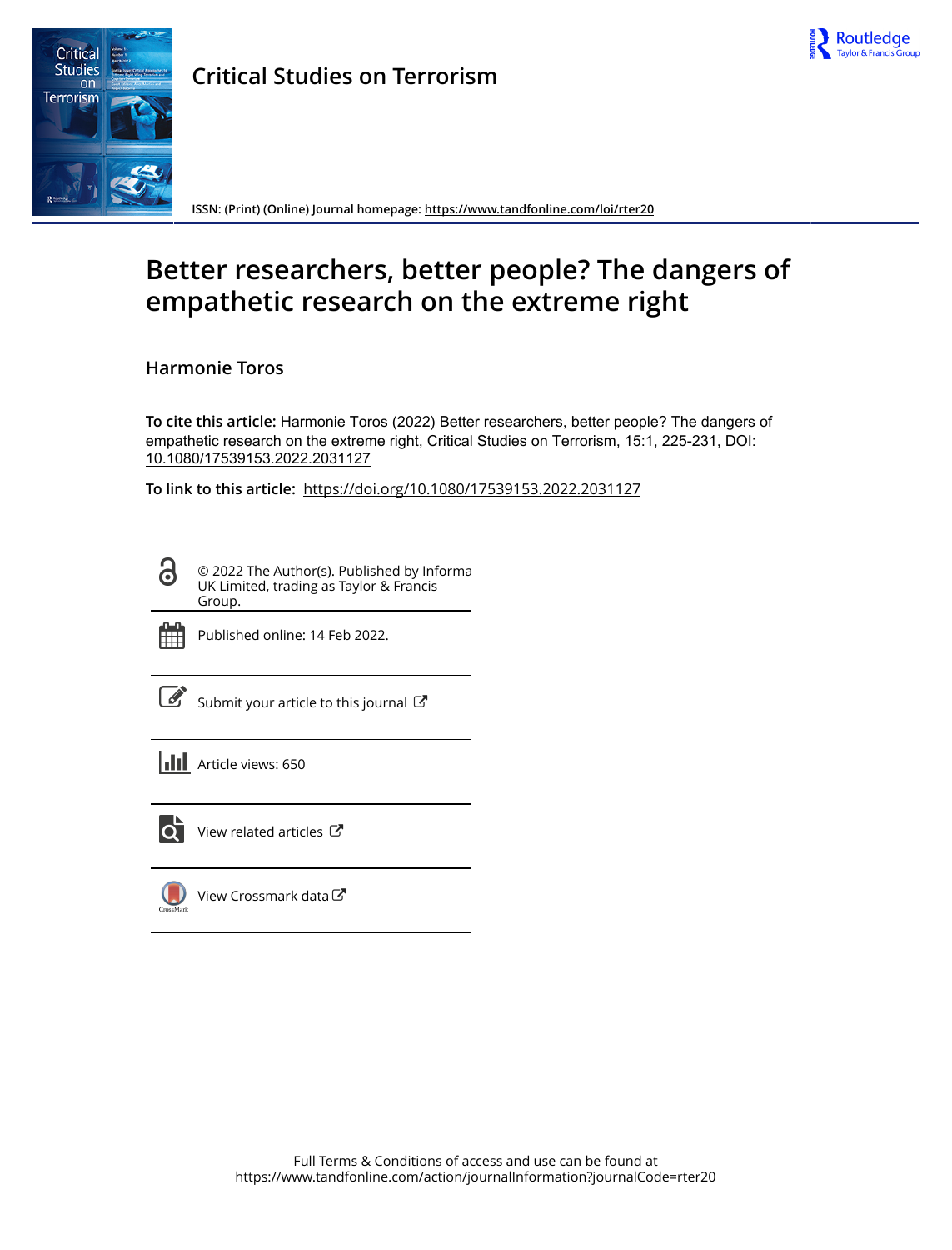#### SPECIAL ISSUE ARTICLE

**a** OPEN ACCESS **a** Check for updates

Routledae Taylor & Francis Group

### **Better researchers, better people? The dangers of empathetic research on the extreme right**

#### Harmonie Toros<sup>®</sup>

School of Politics and International Relations University of Kent, Canterbury, UK

#### **ABSTRACT**

The difficulties of empathising with violent perpetrators has preoccupied a small number of social scientists, particularly criminologists and critical security and terrorism scholars. Most of this work examines how researchers can mitigate the impact of engaging with violent perpetrators and minimize any distress this may cause. This article examines whether a deeper empathetic exchange with violent actors - one in which researchers open themselves cognitively and emotionally and that accepts the dialogical nature of empathy - is the next step that needs to be undertaken by critical scholars. It then examines the costs of such a move. The discomfort and danger of empathizing with violent actors is examined through the particularly thorny example of research with violent actors from the extreme-right.

**KEYWORDS** 

Empathy; Extreme-right; Ardern; Dialogue

New Zealand Prime Minister Jacinda Ardern asked the world not to use Brenton Tarrant's name when referring to his live-streamed attack in Christchurch, in which he killed 51 people in two mosques on 15 March 2019. She told the New Zealand parliament four days after the attack:

He sought many things from his act of terror, but one was notoriety. That is why you will never hear me mention his name. He is a terrorist. He is a criminal. He is an extremist. But he will, when I speak, be nameless. And to others, I implore you, speak the names of those who were lost rather than the name of the man who took them. He may have sought notoriety but we in New Zealand will give him nothing, not even his name.<sup>[1](#page--1-0)</sup>

She says he deserves nothing, not even a name, i.e. not even subjectivity or indeed humanity. And if he is to remain nameless, undeserving of anything, he is certainly not deserving of empathy.

As a human being and as someone who tries hard to live by anti-racist feminist principles, I understand what Ardern wants to do. She wants to tell New Zealanders and then the whole world that Tarrant is not "one of us." He is a terrorist, a criminal, an extremist, and we are better than that. As a researcher, however, I have spent most of my academic career arguing that terrorists, criminals, and extremists cannot be reduced to single identities. They are complex human beings with multiple identities. To understand them and their violence, we need to recognise their humanity – how they are "like us." We must speak and write their names.

**CONTACT** Harmonie Toros & H.Toros@kent.ac.uk

© 2022 The Author(s). Published by Informa UK Limited, trading as Taylor & Francis Group.

This is an Open Access article distributed under the terms of the Creative Commons Attribution License (http://creativecommons.org/ licenses/by/4.0/), which permits unrestricted use, distribution, and reproduction in any medium, provided the original work is properly cited.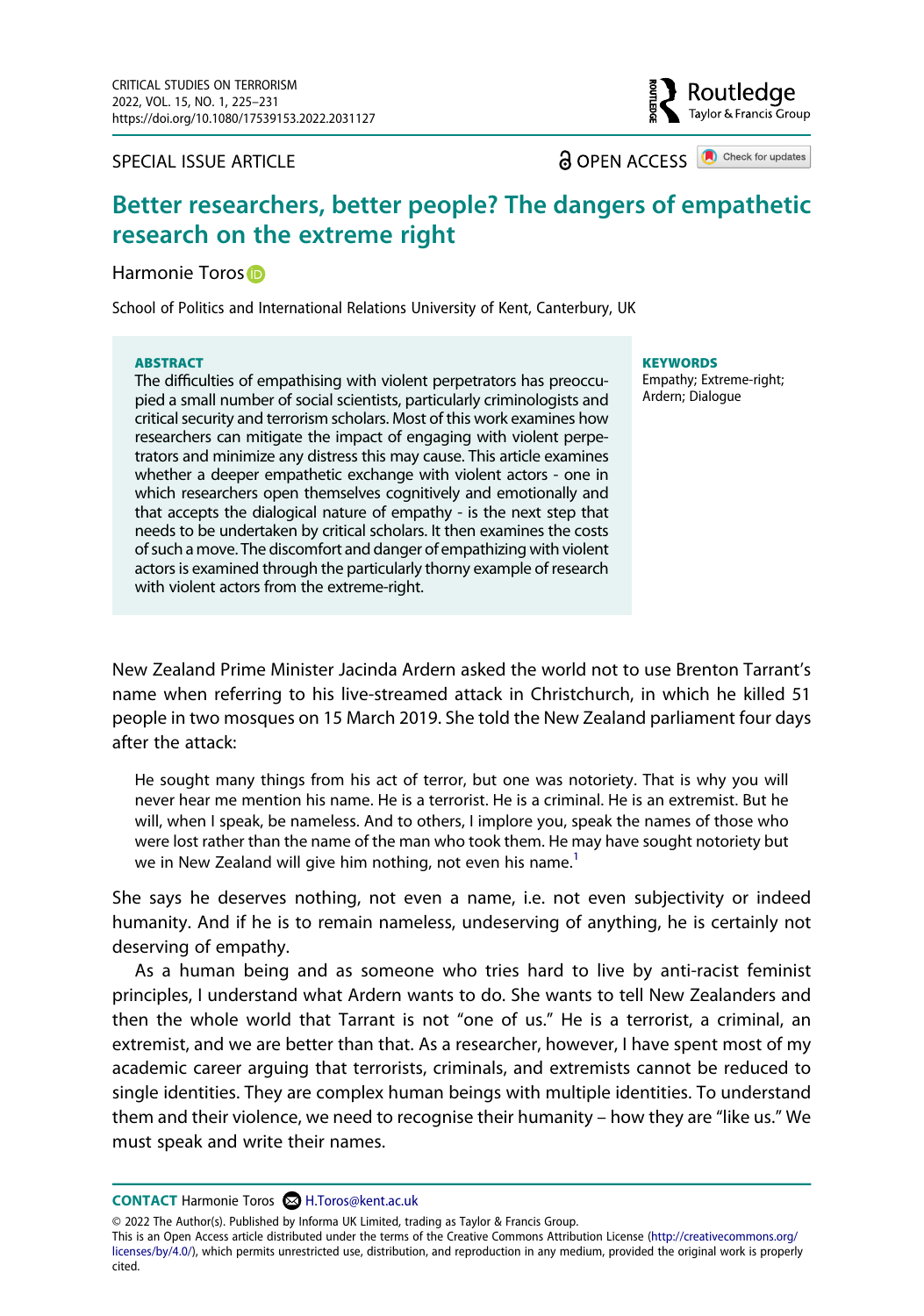Recognising that someone is "like us" enables us  $-$  indeed it may require us  $-$  to empathise with them. Empathy – understood in the person-centred approach as "to learn what it feels like to be in [another's] skin and to perceive the world as [they] perceives it" (Mearns, Thorne and McLeod [2013](#page--1-1), 13) – is both an emotional and cognitive process (Head [2016\)](#page--1-2). It is also an aspiration. I do not believe we can ever completely be in another person's shoes, but we can and should try as much as possible. Crucially for the argument being developed here, empathy does not necessarily lead to sympathy – to think *well* of another or feel *for* the other. Indeed, Wheeler ([2013](#page--1-3)) in his work on empathy and trust in International Relations, notes that social actors can use their capacity to empathise with their opponent to better defeat them. This still requires researchers to be able to put themselves in the other's skin or shoes, another commonly used expression. This in turn requires of researchers to see and accept the humanity of their coparticipants. Empathy demands that researchers start any interaction with another by saying: "They are like me, human.["2](#page--1-4)

Despite emerging from different disciplines, several similarities exist in the engagement with this question and the general approach can be summarised as one of "managing ambivalence" (Knight, Phillips, and Chapman [2016](#page--1-5), 6). This is largely carried out by attempting to minimise the distress and impact of such engagement on researchers. Three pathways can be identified from the literature on how to manage the ambivalence.

The first pathway is to point out that the perpetrators of violence are often themselves victims of violence, either of direct violence or of other less obvious forms such as structural or cultural violence (Galtung [1969](#page--1-6)). As noted by Cottee [\(2013,](#page--1-7) 7: emphasis original):

Many criminological theories, especially those of a strongly sociological bent, situate the offender within a structural context of radically limited choices and possibilities, and, hence, serve to *improve* the moral image of the offender. Implicit in these theories is the suggestion that criminal conduct, far from being a reflection of the depraved and deep-seated personal character traits of the criminal offender, is in fact a consequence of extraneous societal factors, which caused or 'pushed' them into criminality.

Cottee believes that these approaches to criminology do not aim to excuse or justify the violence perpetrated, but argues that it is important to recognise that research in violence does not only do scientific work, but also does "*moral work*" (Cottee [2013](#page--1-7), 3 emphasis original). This moral work is done onto others – students, fellow academics, policymakers – but also onto the researchers themselves. "Having been enlightened about the sources of their criminality, are we likely to feel *more* or *less* indignant towards [offenders]?" he asks (Cottee [2013](#page--1-7), 2 emphasis original). As is noted above, he concludes that contextualising the violence and seeking to understand it through an analysis of the structural conditions surrounding the offender, are likely to make us less indignant towards the offender. Aside from making one possibly less indignant/angry, this contextualisation also is likely to make empathising with offender/perpetrators easier and less disturbing for researchers. The perpetrators become fellow human beings who were placed in circumstances that – to greater and lesser degrees – contributed to their use of violence.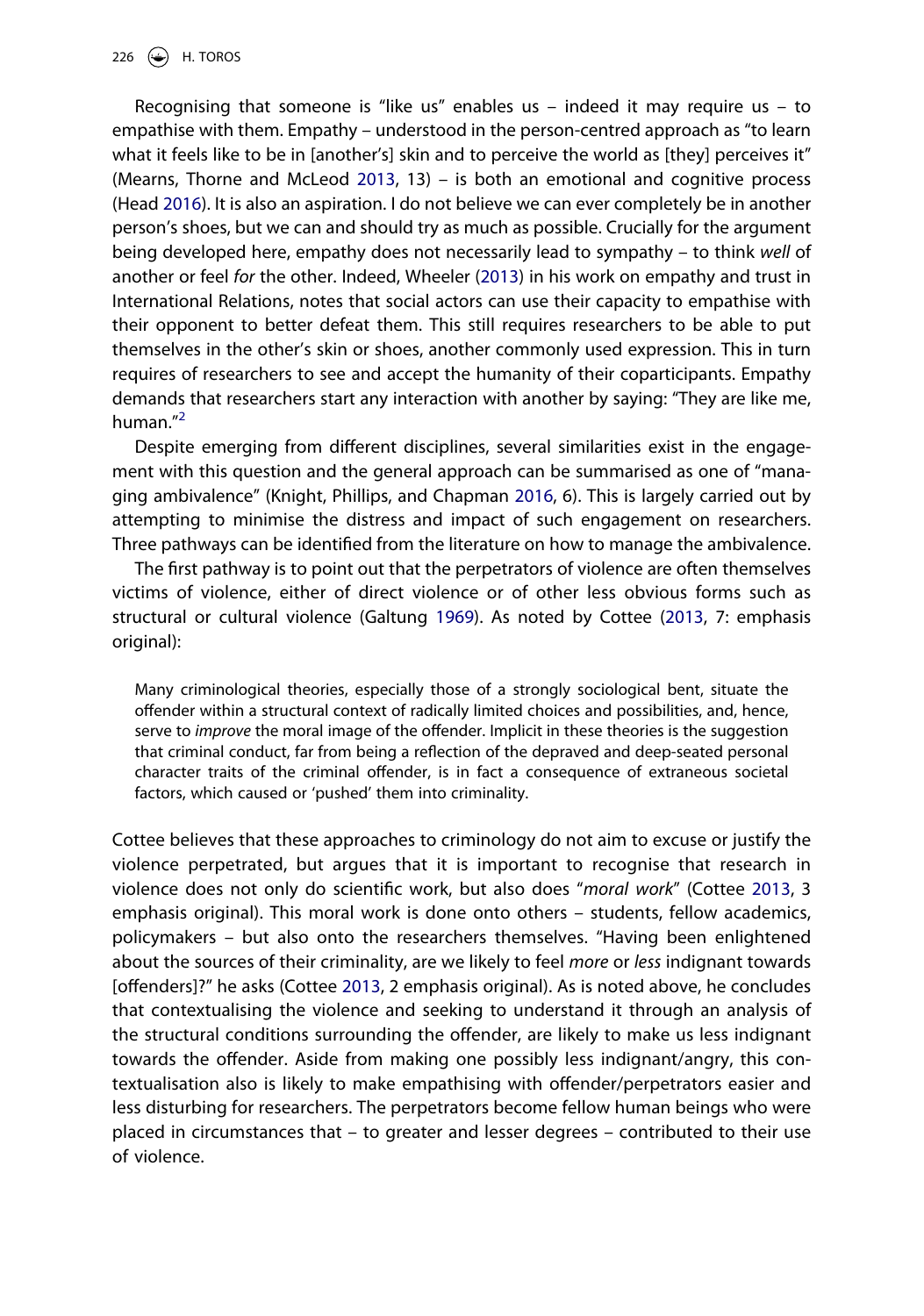I would argue that a similar argument can be made for critical approaches to security and terrorism, where the field has focused particularly on the structural violence that has framed, contributed to, or caused – depending on the epistemological standpoint of the author – the direct violence of those labelled as terrorists or extremists. Jackson, Smyth, and Gunning ([2009](#page--1-8), 218), in one of the founding texts of CTS, explicitly name structural violence as "a reason for oppositional violence." My work has also adopted this position by taking on a grievance-based understanding of terrorist violence and examining how underlying conditions of structural violence can form part of negotiated agreements with non-state armed groups (Toros [2012](#page--1-9)). In no way do I mean to imply that CTS is guilty of any form of justification of terrorist violence – an accusation that has been pointed at too many of us far too often. On the contrary, a considerable amount of work in CTS is based either on a pacifist grounding (see Jackson [2018](#page--1-10)) or on the aim of reducing violence in all its forms (Toros and Gunning  $2009$ ).<sup>3</sup>

However, I want to tentatively argue here that part of the "moral work" that this position undertakes eases the emotional and ethical dilemmas that may emerge from empathising with those labelled as "terrorists." By linking direct "terrorist" violence to other forms of direct violence (often carried out legally and illegally by states) and widespread forms of structural and cultural violence, CTS generally has argued that violent actors need to be seen as having multiple identities, that of perpetrator of terrorist violence but also that of victim of direct and structural violence. This recognition of the multiple identities of violent actors – including a victim identity – serves to allow researchers (and indeed practitioners who engage with violent perpetrators such as probation officers or lawyers) to empathise with the victim identity and not have to confront the moral work of empathising with perpetrator identity. With the argument that "superordinates have superiors too and each will argue that the world is as it is because those above them determine that it is so" (Liebling [2001](#page--1-13), 478), researchers can skirt the discomfort of empathising with perpetrators.

The second mechanism commonly used to avoid or reduce discomfort is to see empathy as a tool that can be used strategically to improve research. This is the "empathy as method" approach. Indeed, there is considerable literature on the importance of empathy in research on violence – whether political or criminal (see the work of Head [2016\)](#page--1-2). This leads to terms such as "emotional intelligence" or "emotional literacy" being used. This language of skill, I want to argue, implies that the researcher is able to open themselves up to feeling "like" the perpetrator without giving much of themselves. Indeed, here the position is still one where "the researcher extracts from the research participant and is unaffected by and uninvolved in the process . . . the research relationship is understood as *monological*" (Cowburn [2010,](#page--1-14) 70 emphasis original). If empathy is a deployable skill, thus not engaging the researcher's being, there is little danger of the latter being transformed personally or politically by such an engagement. The researcher remains at a safe distance.

In the third approach, difficulty is acknowledged, but this difficulty can be dealt with – managed – through an effective support and/or debriefing mechanism. Here, the literature points at a researcher's need to unload the disturbing information they have received from research participants or the stress related to having to hold back their rejection or even disgust at what they have heard. This work can be "draining, difficult, stressful and anxiety increasing" and several scholars note that those exposed to violent perpetrators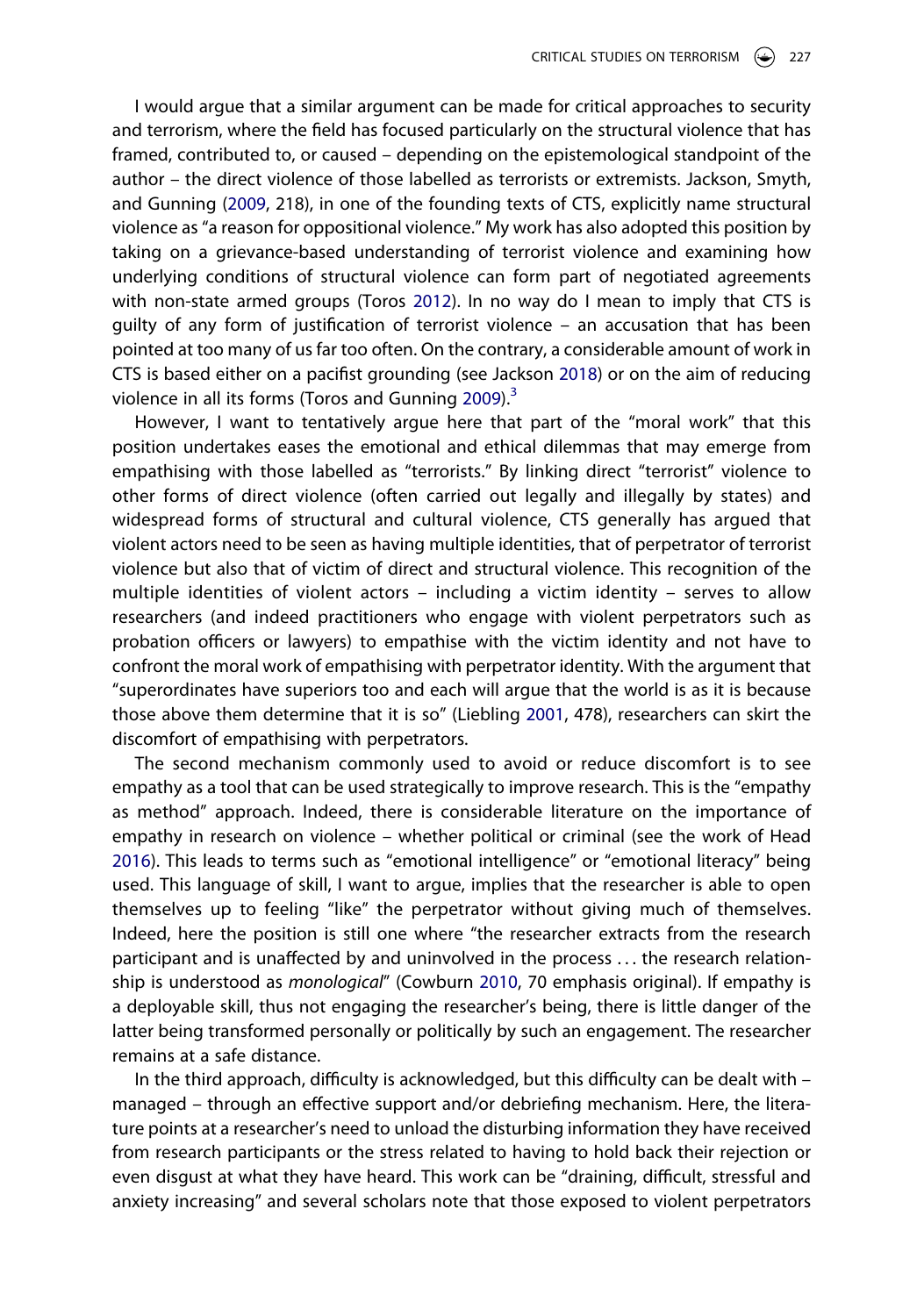often bring their work into their family lives or have to rely on colleagues and friends (Knight, Phillips, and Chapman [2016,](#page--1-5) 3). The assumption however seems to remain that if researchers empathising with violent actors can unload their burdens effectively (without putting undue stress on their families, friends or colleagues), they can return to their daily lives largely unchanged by the encounter. The assumption is that there are no profound and/or long-term implications.

A *dialogical* relationship however, cannot be a one-way encounter. If, as researchers, we open ourselves up to empathise with another – to be able to better understand the other even simply to carry out "better research" – we leave ourselves open to other unplanned for and most likely unwanted connections with the other. Indeed, conflict transformation scholars – often cited in critical approaches to security and terrorism – remind us that dialogue is essential *and* transformative for all parties. Without the possibility of transformation, it is not dialogue. And this requires the "*full use of your self*" (Liebling [2001](#page--1-13), 475 emphasis original).

This is not only the sole way one can enter into a dialogical relationship based on empathy but it is also ethically, I would argue, the right way of engaging if one adheres to an "ethic of care." Indeed, Cowburn [\(2010](#page--1-14), 67) notes that an "ethics of care is concerned with the reciprocal and dialogical nature of human relationships." If *reciprocal and dialogical*, the relationship requires that the researcher be open to transformation, that is, to receiving more than simply data from violent perpetrators but also a human connection that is potentially transformative. This requires more than "managing ambivalence." It requires abiding by Rogers' [\(1990\)](#page--1-15) three principles of empathy, congruence, and unconditional positive regard.

For the first, we need to open ourselves up cognitively and emotionally. Indeed, as argued by Naomi Head, empathy is a relational process "whereby cognition and affect play out in interpersonal exchanges through which participants can generate shared new meanings" (Head [2011,](#page--1-16) 19). Meanings are not transferred from one person to another in research but are being renegotiated in all interaction between social actors, even when actors are not "explicitly seeking to renegotiate their relations" (King [2000,](#page--1-17) 428). This requires researchers to open themselves up to this renegotiation; they need to be willing to negotiate meanings with their co-participants to be able to create shared meanings. Furthermore, congruence means being honest with our research participants and therefore acknowledging the difficulties, concerns and fears that may be triggered by our association with them. Finally, to have unconditional positive regard for a person does not require us to unconditionally "think well" of them; but it does require that we accept them in their entirety, including their positive and negative attributes, their consistencies and inconsistencies (Toros [2016](#page--1-18)). It requires recognising and accepting their perpetrator as well as their victim identities.

I have met more people who have killed – legally and illegally – than most researchers I know. I have interviewed them, carried out participant observation with them, run workshops and training courses with them. But I have not only been a researcher with them. I have also been a fellow human being. So, I have sat with them, laughed and drank, introduced them to my children. Some became friends. Some of them, often without me noticing, have changed who I am.

Since I do not believe that empathy can be deployed strategically as a skill, over the years, I have primarily resorted to the first and third method to avoid discomfort from such encounters. I have focused on the victim identity of my interlocutors to sooth my unease.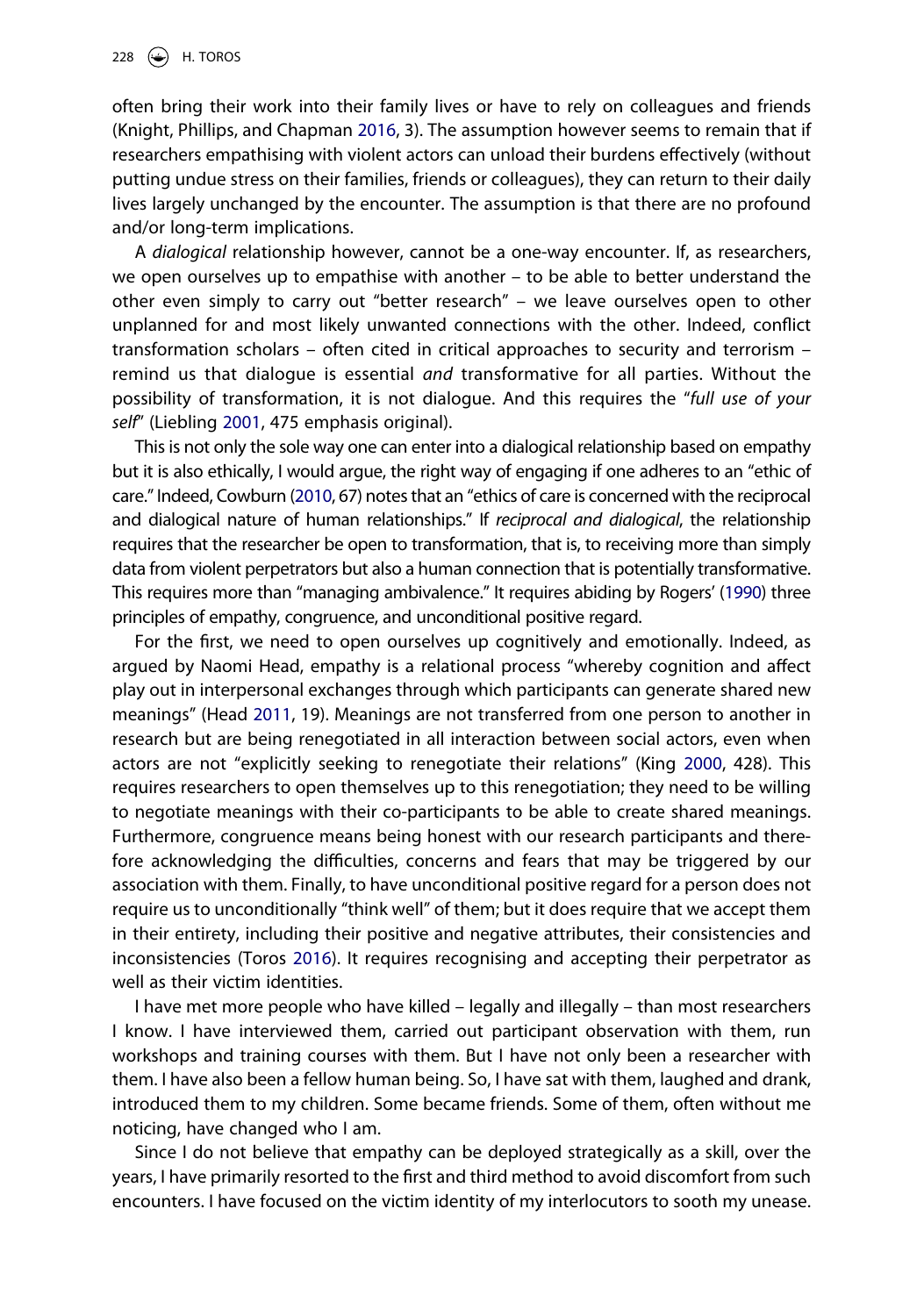In one case, I preferred to focus on a former paramilitary's "bad luck" in an unwanted teenage pregnancy that prevented him from leaving the neighbourhood marred by sectarian violence rather than his subsequent murders of unarmed civilians. I did this to feel more comfortable with a relationship that increasingly felt like friendship. In another case, I focused on the death of a fiancée in a drone attack, rather than a militant's leadership of a ruthless military intelligence unit. Such a recognition of others' multiple identities can be seen as part of the process of offering unconditional positive regard to our research participants, but it may also be means to avoid the discomfort of opening up to a perpetrator rather than a victim.

I have also used the third means to mitigate discomfort by setting up informal communication channels with friends and colleagues specifically aimed at discussing my fears of transformation when my research led to daily engagement with violent actors over a prolonged period of time. Interestingly, I never used those channels and by the time I felt the need to reach out, I realised that I was already some way down the road of transformation. My framing of questions had already changed, the value I attributed to the "impact" of my research had changed. This transformation does not appear to be short-term either and has outlived the fieldwork period. For example, I find it increasingly difficult to conceive of research in security and terrorism studies that does not appear to have the potential to impact someone outside the academy – not necessarily the state, but someone.

This is relevant because I now read through pages of racist and misogynistic texts, in the form of published documents and online messages. How are they changing me? If, as Liebling ([2001](#page--1-13), 474) argues, the "relevance of our research is its possible cultural, political and moral implications," what are the personal risks and political implications of adopting an open empathetic approach to the authors of these messages? What are the personal and political costs of opening up to the possibility of a long-term transformation? My instinct – much like Ardern's – is to close down dialogue and empathy towards these actors. I do not want to find communality with the authors of such texts.

Indeed, I am at first drawn by the privilege these actors have overall benefitted from. These texts are written most commonly by white people, often by men (Pearson [2020\)](#page--1-19). As such, in the racialised patriarchical society we live in, they belong broadly to the class of "superordinates." They are written by men like Brenton Tarrant, although the vast majority of them will not turn their acts of cultural violence into acts of direct violence. A more in-depth investigation of these social actors however, often reveals socio-economic deprivation and social isolation. Based on my previous experience working with violent actors, I quickly recognised my attempt to avert discomfort by focusing on the social isolation and/or intellectual poverty of these men. I realise that this is self-preservation strategy No. 1 by focusing on their potential victim identity, despite my initial attempt to dismiss them as superordinates.

However, even if one recognises these actors as superordinates, an ethics of care would seemingly reject any form of "balancing of victimhood" between communities, whether based on race, gender, or class. Would not an ethic of care reject the notion that a victim is worthy of more care than a perpetrator? They may be in need of different kinds of care, but are they not equally worthy of care, particularly as research participants? And who am I to judge who is worthy of being recognised and treated as a full complex human being and who is not? Does not everyone have the right to be treated with care?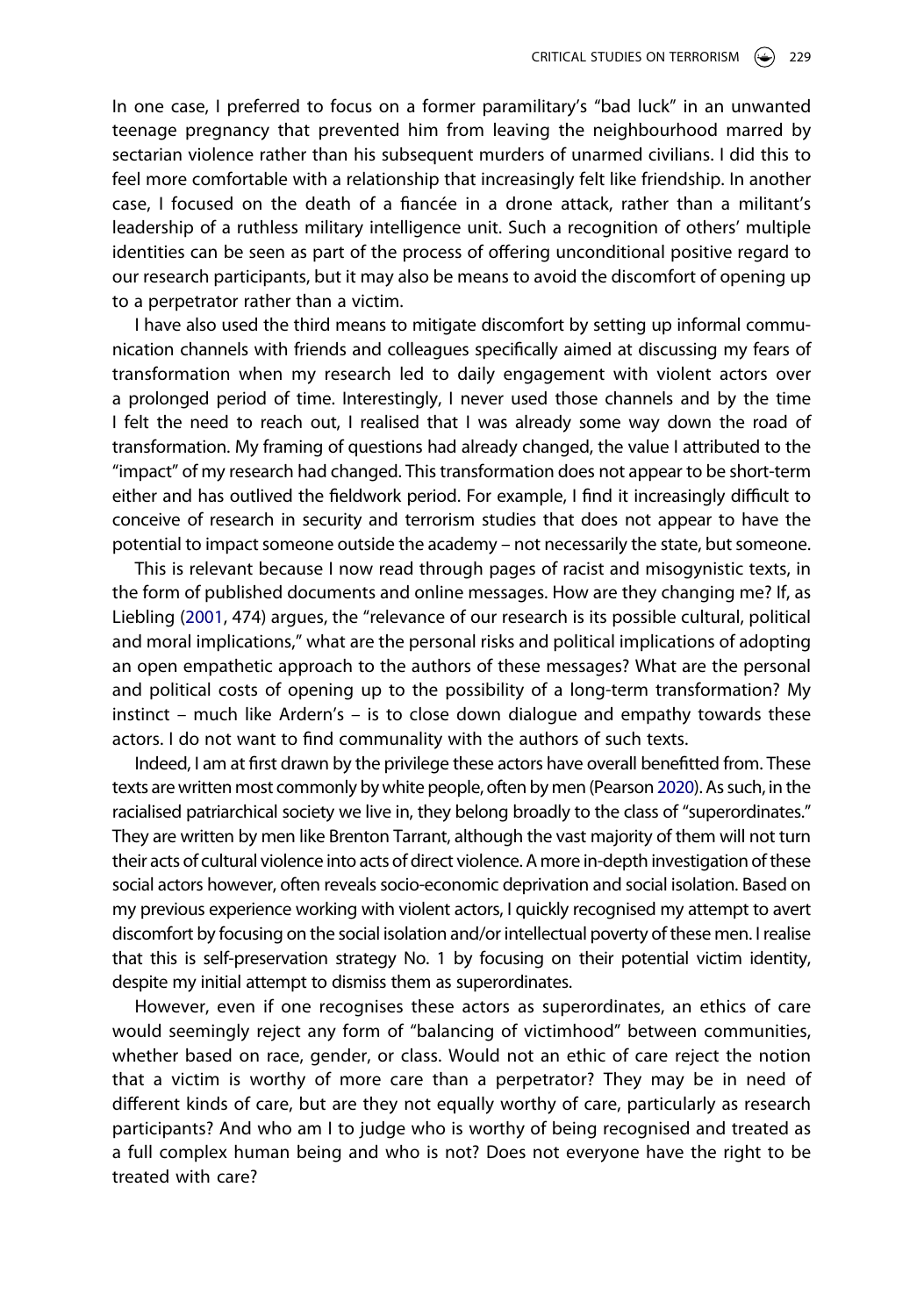Tarrant must be granted his name and his subjectivity. I must empathise with him to be able to understand something of him. The transformation that follows means that I will *know* better what brings about such violence. Of course, I have to be on my guard to challenge his words with mine and with the words of those who sustain me and my antiracist feminist positions. But I need to be open and willing to enter a dialogue. However, empathising with racist misogynist actors does more than improve our knowledge; it does moral and political work. The moral work, as seen above, is hard but necessary from the position of an ethics of care. What of the political work?

Recognising such a victim identity has serious political implications. I do not want to fall prey – or worse still, become an advocate – of the "left behind white working class" narrative put forward by right-wing policy makers (and some academics) who argue that too much focus has been placed on women and minorities "at the expense" of working-class men. Aside from the questionable empirical basis for such claims, their manipulation by right-wing political actors to undermine and defund initiatives to support women and ethnic minorities is not something I want to support. Thus, the political work is difficult but also dangerous. It can provide ammunition to the "left behind white communities" argument, a manipulation of public perception aimed at defunding projects that attempt to address centuries of racial of gender discrimination at the heart of institutional power the world over. Nevertheless, the answer is not to avoid empathy, leaving this field to the right and its media and academic pundits. Rather, the only way forward seems to be to claim this space from them with honest empathetic *and emancipatory* research that recognises everyone's humanity and community.

Emancipatory research and politics cannot be achieved monologically; they require dialogue which in turn requires being open to transformation from the other. They require accepting that we may have something to learn from the other and that the other always has the potential for emancipatory transformation. They also require however, facing head on the moral and political work of such empathy and not managing our discomfort/ambivalence by overemphasising victimhood.

Empathising with Tarrant and with the extreme right thus makes us better researchers and possibly better people. It is a difficult path because empathy requires an openness that leaves us vulnerable to violent and insidious ideas that hurt the soul as well as the mind. This, however, may be the greatest challenge for a critical engagement with terrorism and political violence yet.

#### **Notes**

- 1. <https://www.bbc.co.uk/news/world-asia-47620630>
- 2. Eventually, we may want to move beyond anthropocentrism and towards the thought: "They are like me, alive."
- 3. It is not by chance that most of the principal authors in the first generation of CTS scholars come from a conflict resolution background, in particular Richard Jackson and Marie Breen-Smyth.